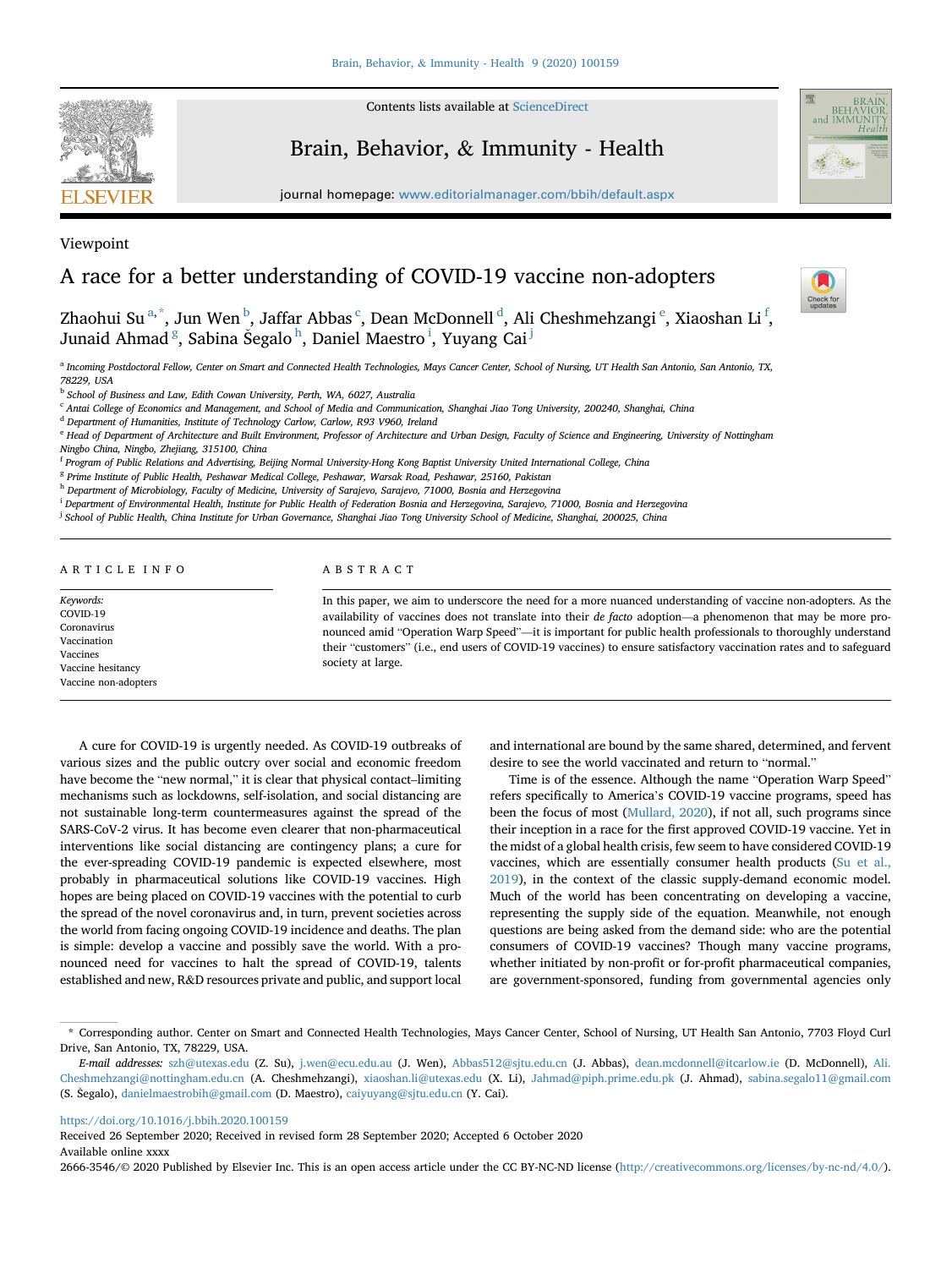indicates that these agencies are purchasers or direct customers of potential vaccines; they are not the same as end users or fundamental consumers. In other words, although governmental demand for COVID-19 vaccines has been most noticeable, it is individual citizens who will be receiving these vaccines (i.e., end users). This understanding has many implications, one of which centres on the need for a common advertising or marketing practice—consumer analysis.

As the literature indicates, when it comes to end users of consumer health technologies such as vaccines, their attitudes, knowledge, and intentions to adopt a COVID-19 vaccine vary greatly [\(World Health Orga](#page-2-2)[nization, 2014](#page-2-2)). A joint study conducted by the Associated Press and the University of Chicago (AP-NORC) in May 2020 showed that COVID-19 vaccine availability would not translate into vaccine adoption for 51% of Americans surveyed [\(The Associated Press-, 2020](#page-2-3)). Among these vaccine non-adopters, 31% were hesitant about adopting a COVID-19 vaccine, whereas 1 in 5 said they would refuse the vaccine outright [\(The Associated](#page-2-3) [Press-, 2020\)](#page-2-3). These findings resonate with the results of an early study conducted by a group of French scientists in March 2020, who found that among a representative sample of the French population, 26% indicated they would refuse a COVID-19 vaccine once it becomes available [\(roup and](#page-2-4) [A future v, 2020\)](#page-2-4). Furthermore, despite being particularly vulnerable to COVID-19, non-adoption rates among people of low socioeconomic status are even more alarming: approximately 37% stated they would refuse a COVID-19 vaccine regardless of availability ([roup and A future v, 2020\)](#page-2-4). As disturbing as they may be, these findings are hardly surprising ([The Lancet](#page-2-5) [and Looking beyon, 2018](#page-2-5)). Research suggests that across infectious disease contexts and vaccine types, vaccine non-adopters (often characterised as expressing "vaccine hesitancy") are prevalent [\(World Health Organization,](#page-2-2) [2014](#page-2-2); [The Lancet and Looking beyon, 2018;](#page-2-5) [Larson et al., 2007\)](#page-2-6).

Vaccine hesitancy poses a substantial threat to global health and is a top 10 priority of the World Health Organization (WHO) ([World Health](#page-2-7) [Organization, 2019a\)](#page-2-7). Per the WHO, this phenomenon refers to "delay in acceptance or refusal of vaccines despite availability of vaccination services" ([World Health Organization, 2015](#page-2-8)). Within the vaccine-related literature, vaccine hesitancy is among the limited terms available that centres on the demand rather than supply side of vaccine adoption. In theory, the term "vaccine hesitancy" should capture only one aspect (i.e., reluctance) of vaccine consumers' nuanced rationale for being vaccine non-adopters. The crux of this issue is that "vaccine hesitancy" in fact covers myriad distinctive reasons for vaccine non-adoption, ranging from delay to indecision to reluctance to refusal. In other words, the term can be used to represent a considerable proportion of vaccine non-adopters without paying mind to these potential consumers' distinct traits. Therefore, the effectiveness of this definition is questionable in terms of helping health experts better understand vaccine non-adopters' unique concerns about COVID-19 vaccines to address these anxieties accordingly.

A more accurate term to refer to people who do not adopt vaccines is "vaccine non-adopters." Vaccine non-adopters are not one group of individuals but rather encompass many groups who possess distinct reasons for vaccine non-adoption [\(World Health Organization, 2014](#page-2-2)). Some vaccine non-adopters may be highly informed about vaccine efficacy and safety, such as the efficacy of established vaccines like the flu vaccine, and decide not to get vaccinated ([Su et al., 2019](#page-2-1)). Other vaccine non-adopters might choose not to get vaccinated because they do not realise they must receive the vaccine to be protected from contracting SARS-CoV-2 ([roup and A future v, 2020\)](#page-2-4). It is important to note that some non-adoption decisions made by vaccine non-adopters could be based on justified considerations ([The Associated Press-, 2020\)](#page-2-3), such as individuals who are allergic to egg proteins [\(Centers for Disease Contr,](#page-2-9) [2020\)](#page-2-9). Take influenza vaccines for instance. Though some influenza vaccines do not contain egg proteins and the Centres for Disease Control and Prevention in the United States, for instance, no longer recommends that people with egg allergies need to be observed for an allergic reaction for 30 min, people who are allergic to egg proteins still need to be vaccinated in an inpatient or outpatient medical setting ([Centers for](#page-2-9)

[Disease Contr, 2020](#page-2-9)). A recent study further shows that the risk of anaphylaxis, a severe case of vaccine hypersensitivity to allergens ranging from egg proteins, adjuvants, preservatives, to extrinsic substances, after all vaccines is estimated to be 1.31 per million vaccine shots ([McNeil and DeStefano, 2018](#page-2-10)). While anaphylaxis cases might be alarming from the vaccine hesitants' perspective ([McNeil and DeStefano,](#page-2-10) [2018\)](#page-2-10), it is important to note that vaccines prevent approximately 2–<sup>3</sup> million deaths every year ([World Health Organization, 2019b\)](#page-2-11). It is expected that COVID-19 vaccines will save a markedly greater number of lives amid and beyond the pandemic [\(Yamey et al., 2020;](#page-2-12) [Lurie et al.,](#page-2-13) [2020;](#page-2-13) [Thanh Le et al., 2020;](#page-2-14) [Graham, 2020\)](#page-2-15).

Overall, it is imperative for health experts to understand that vaccine hesitants' cost-analysis of vaccination adoption may be drastically different, and perhaps most importantly, may not be accurately grounded in evidence [\(The Associated Press-, 2020;](#page-2-3) [roup and A future v, 2020\)](#page-2-4), where even though a vaccine could save lives, livelihoods, and GDPs ([Yamey et al., 2020](#page-2-12); [Lurie et al., 2020](#page-2-13); [Thanh Le et al., 2020;](#page-2-14) [Graham,](#page-2-15) [2020\)](#page-2-15), an extremely low probability of vaccine-related adverse effect may hinder their adoption behaviours ([Opri et al., 2018\)](#page-2-16). For people who have egg allergies or those who perceive they may have a hypersensitive reactions to vaccines without any clinical foundations [\(Opri et al., 2018\)](#page-2-16), regardless of whether a COVID-19 vaccine contains egg proteins, how soon it becomes available, or how safe and effective it may be, they may still be reluctant to adopt the vaccine because the perceived personal health-related risks (i.e., an allergic reaction) outweigh the proposed potential benefits (i.e., protection from the virus). Thus, it is important for health experts to communicate safety measures in an informative as well as persuasive manner [\(Noar et al., 2009](#page-2-17)), in order to effectively clear these vaccine hesitants' unjustified doubts. This is particularly relevant, as based on available evidence [\(Lurie et al., 2020](#page-2-13); [Thanh Le et al., 2020;](#page-2-14) [Graham, 2020\)](#page-2-15), the majority of COVID-19 vaccines may not contain egg proteins in the first place—it is of paramount importance for health experts to deliver their evidence-based educational messages to vaccine hesitants before anti-vaxxers' COVID-19 misinformation or disinformation does (see Graph 1).

Other potential vaccine consumers decide not to receive vaccines for non-scientific reasons. This group includes vaccine conspiracy theorists ([World Health Organization, 2014](#page-2-2)), whose beliefs may be instigated by deliberate misinformation or disinformation campaigns or by the current COVID-19 infodemic. Their conviction can further fuel unfounded, toxic narratives surrounding COVID-19 and associated vaccines in the absence of timely intervention. For health experts to dispel these vaccine conspirators' groundless beliefs and mitigate the adverse effects of the COVID-19 infodemic on COVID-19 vaccine adoption, experts must first understand who these people are. More specifically, simply labelling these individuals "vaccine non-adopters" or "hesitants" may be insufficient in providing health experts an exact, actionable understanding of vaccine non-adopters for subsequent campaign intervention design and development.

Rather than using the terms "vaccine non-adopters" and "vaccine hesitants" interchangeably, health experts can consider adopting a more precise classification of vaccine non-adopters, such as "vaccine conspirators" (people who possess too much misinformation to adopt the vaccine), "vaccine uninformed" (people who possess insufficient information to adopt the vaccine), and "vaccine hesitants" (people who are considering adopting the vaccine but lack the right conditions or context to do so) (see [Fig. 1](#page-2-18)). Instead of presenting a definitive, authoritative classification of vaccine non-adopters, this categorisation is intended to serve as inspiration for health experts and communication professionals. Educating three groups of vaccine non-adopters with unique traits, rather than a single large group of vaccine non-adopters with overlapping features, may be more cost-effective in terms of educational materials design, communication between interventionists and their audiences, and evaluation of intervention outcomes.

Ultimately, for health experts or communication professionals to develop effective communication guidelines and campaign interventions